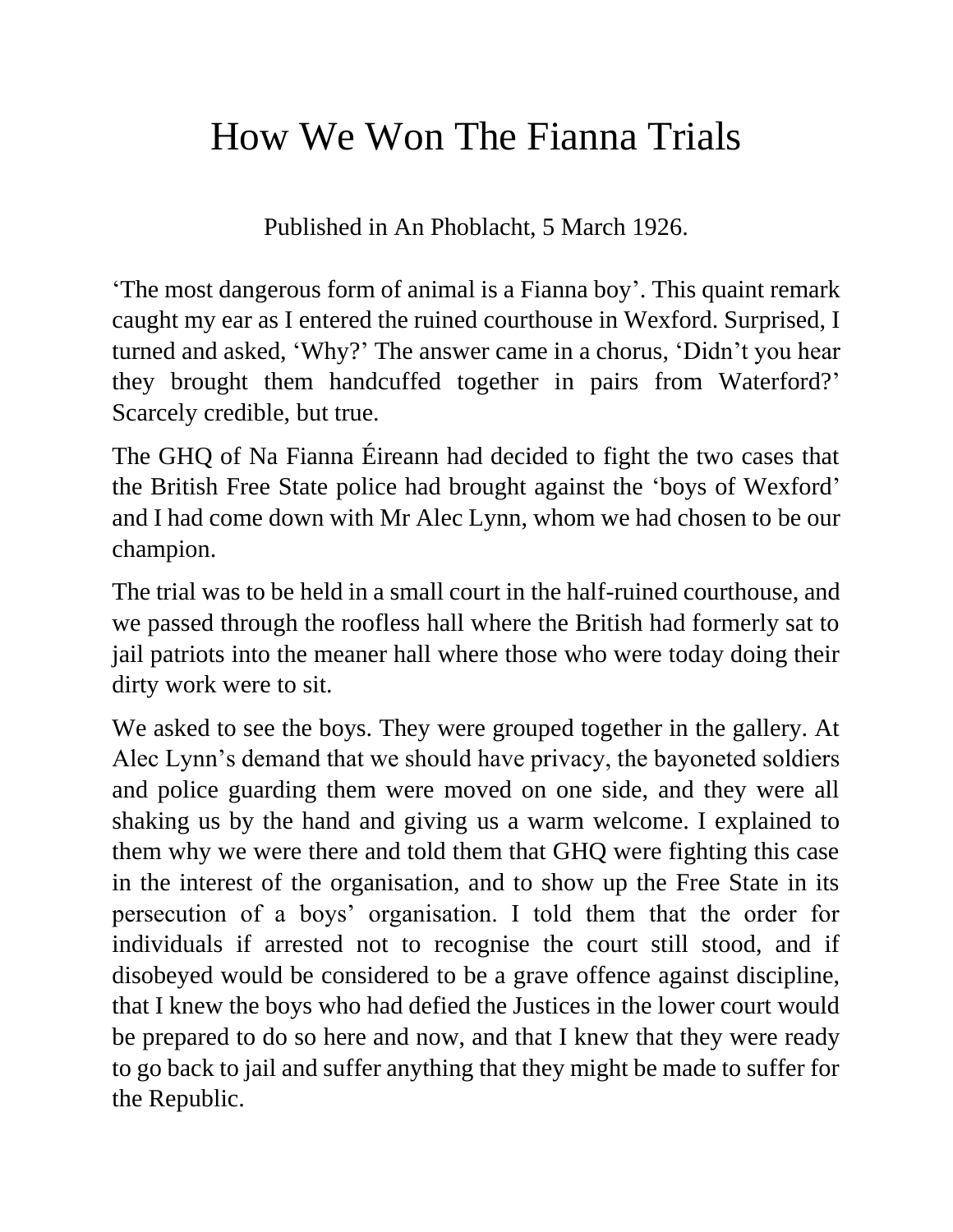They asked if they might state that they pleaded in obedience to orders from GHQ. I was delighted with the suggestion. It was arranged that the first put up should state this for all. I told them, too, that we were almost certain of winning, and that if we were beaten that day, it would not matter, as we were sure to win on appeal, and we should gain more publicity. Also, I assured them that it was not to save them from prison that we had decided to fight the case, but that we could win a great victory for the Fianna over the British in spite of their allies, the Staters, and their Treason Act, by, as it were, ambushing them from a new and unexpected quarter.

The fun began when the judge realised that we were putting up a fight and that we had the redoubtable Alec Lynn to champion us. He nearly jumped to the floor when Lynn stood up. The next shock his nerves got was when P. Connic said that he pleaded not guilty because he was instructed to do so by his own governing body. The Judge, to use a descriptive phrase, 'let a roar'. But the words were said and he could do nothing.

The CID gave great sport. Alec Lynn made one of them declare on oath that he could not swear that he, Alec Lynn, was not an Adjutant of the Wexford Brigade IRA.

It was awfully funny, too, when he tried to force one of them to read the letter found on Pádraig Mac Connaicain (P. Connic). The man stuttered and stammered, and it seemed as if he couldn't read the Irish heading. Perhaps it was that he was nervous, but however it was he made a show of the enemy he represented.

The judge's charge to the jury was the speech of a bitter prosecuting counsel, so biased that it must have helped to get us a just verdict. He also exhibited the careless manner in which he had been listening to the case, as in spite of the emphasis laid on the letter in Lynn's cross-examination of the CID man, the judge referred to it so inaccurately that Lynn was able to prove it to him, force him to bring the jury back and to explain to them that he had been wrong in his charge, and that our counsel had been right.